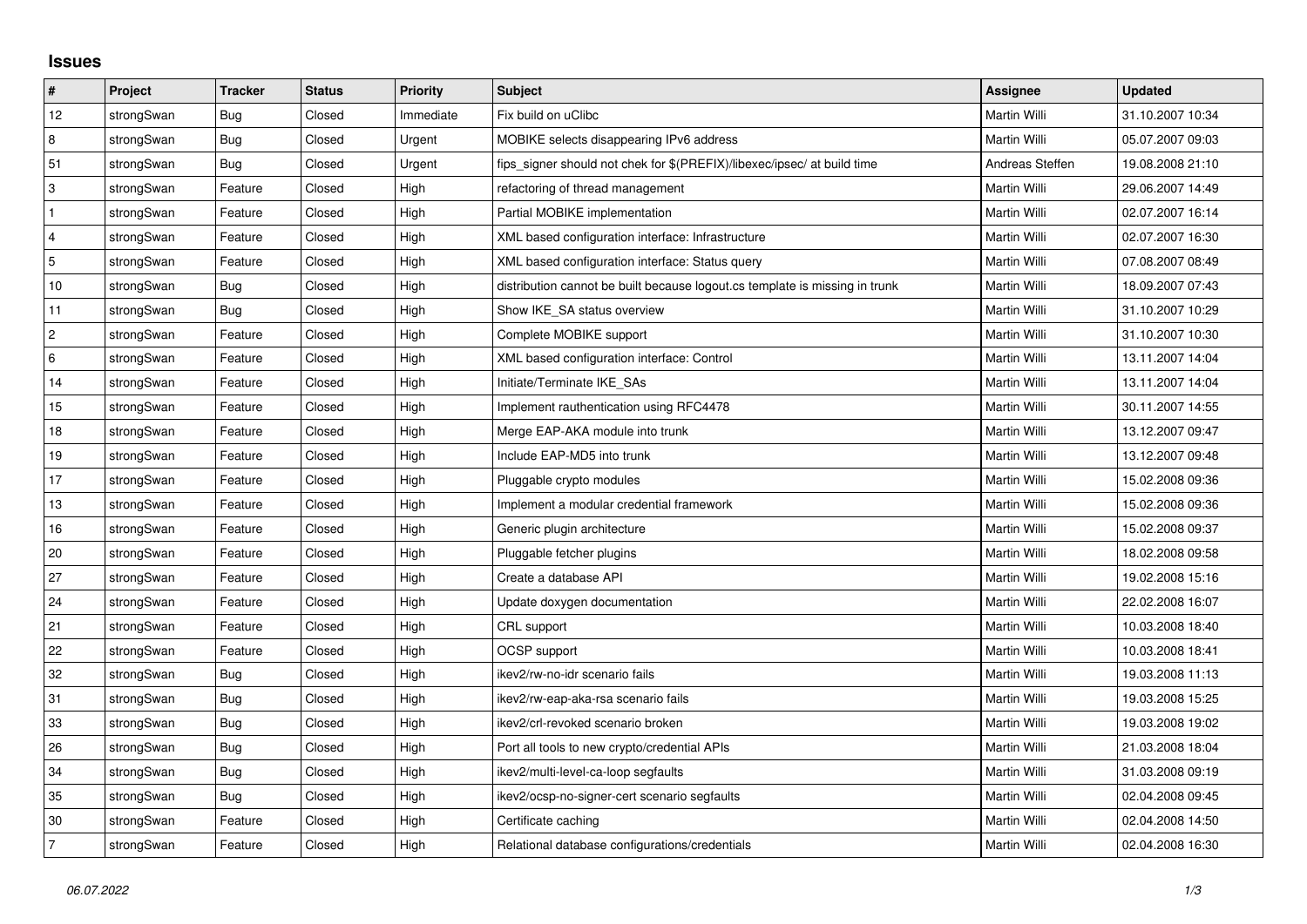| $\pmb{\#}$ | Project    | <b>Tracker</b> | <b>Status</b> | <b>Priority</b> | <b>Subject</b>                                                         | <b>Assignee</b>       | <b>Updated</b>   |
|------------|------------|----------------|---------------|-----------------|------------------------------------------------------------------------|-----------------------|------------------|
| 36         | strongSwan | Bug            | Closed        | High            | strongswan-4.2.0 does not compile with uclibe                          | Martin Willi          | 04.04.2008 13:51 |
| 45         | strongSwan | Bug            | Closed        | High            | Failure to open SQLite database crashes charon                         | Martin Willi          | 07.04.2008 09:16 |
| 43         | strongSwan | Bug            | Closed        | High            | missing certificate_identity in SQL database causes segfault           | Martin Willi          | 07.04.2008 10:08 |
| 41         | strongSwan | Feature        | Closed        | High            | CFG attribute provider framework                                       | Martin Willi          | 16.04.2008 11:24 |
| 47         | strongSwan | Feature        | Closed        | High            | <b>RNG API</b>                                                         | Martin Willi          | 16.04.2008 11:27 |
| 48         | strongSwan | Feature        | Closed        | High            | Parallel trustchain verification                                       | Martin Willi          | 16.04.2008 11:33 |
| 37         | strongSwan | Feature        | Closed        | High            | Hash and URL support for IKEv2                                         | <b>Tobias Brunner</b> | 18.04.2008 13:38 |
| 50         | strongSwan | Bug            | Closed        | High            | plutostderrlog option missing                                          | Martin Willi          | 11.05.2008 10:10 |
| 25         | strongSwan | Feature        | Closed        | High            | alternative crypto implementation                                      | Martin Willi          | 31.05.2008 09:49 |
| 46         | strongSwan | Feature        | Closed        | High            | DNS resolving for hosts in ike_cfg                                     | Martin Willi          | 09.06.2008 09:34 |
| 52         | strongSwan | Bug            | Closed        | High            | Migrate ESP sequence number in update_sa                               | <b>Tobias Brunner</b> | 25.06.2008 08:40 |
| 59         | strongSwan | Feature        | Closed        | High            | Add additinal signal dependent parameter to bus                        | Martin Willi          | 29.07.2008 11:04 |
| 40         | strongSwan | Feature        | Closed        | High            | NetworkManager support                                                 | Martin Willi          | 22.08.2008 12:54 |
| 54         | strongSwan | Feature        | Closed        | High            | <b>EAP-Identity Server functionality</b>                               | Martin Willi          | 22.08.2008 12:55 |
| 60         | strongSwan | Feature        | Closed        | High            | Implement draft-sheffer-ikev2-gtc-00 with PAM password verification    | Martin Willi          | 22.08.2008 12:59 |
| 65         | strongSwan | Bug            | Closed        | High            | Many UML tests fail                                                    | Andreas Steffen       | 07.10.2008 07:09 |
| 64         | strongSwan | Bug            | Closed        | High            | MOBIKE with changed NAT mappings                                       | Martin Willi          | 08.10.2008 14:21 |
| 56         | strongSwan | Bug            | Closed        | High            | New interface for EAP-SIM backend                                      | Martin Willi          | 24.10.2008 10:23 |
| 70         | strongSwan | Bug            | Closed        | High            | IP <sub>v6</sub>                                                       | Andreas Steffen       | 21.02.2009 11:09 |
| 42         | strongSwan | Feature        | Closed        | High            | CFG attribute handler framework                                        | Martin Willi          | 28.04.2009 10:23 |
| 49         | strongSwan | Bug            | Closed        | High            | starter log directly to terminal                                       | Martin Willi          | 30.04.2009 10:18 |
| 71         | strongSwan | Bug            | Closed        | High            | Improved Acquire handling                                              | Martin Willi          | 20.05.2009 11:54 |
| 79         | strongSwan | Bug            | Closed        | High            | Windows 7 sometimes fails to verify RSA signatures done by gcrypt      | Martin Willi          | 30.06.2009 12:22 |
| 55         | strongSwan | Bug            | Closed        | High            | Implement SHA512/384/256 HMAC with proper truncation in kernel         | Martin Willi          | 03.12.2009 11:41 |
| 73         | strongSwan | Issue          | Closed        | High            | StrongSwan IKEv2 CERT Payload missing first 0x30 byte of DER-encoding. | Martin Willi          | 06.05.2013 21:33 |
| 61         | strongSwan | Bug            | Closed        | High            | When recovering from DPD, firewall rules aren't added as necessary     | Andreas Steffen       | 06.05.2013 21:43 |
| 39         | strongSwan | Feature        | Rejected      | High            | Configuration support in Manager                                       | Martin Willi          | 04.07.2014 11:07 |
| 44         | strongSwan | <b>Bug</b>     | Closed        | Normal          | multiple copies of ca certificate in cache                             |                       | 07.04.2008 10:51 |
| 53         | strongSwan | Bug            | Closed        | Normal          | Printf handler for proposal t                                          | Martin Willi          | 12.06.2008 14:23 |
| 58         | strongSwan | Bug            | Closed        | Normal          | Please fix bashism in /src/ipsec/ipsec.in                              | Martin Willi          | 16.07.2008 09:08 |
| 62         | strongSwan | Bug            | Closed        | Normal          | ikev2 missing rekeying support not recognised                          | Martin Willi          | 14.11.2008 15:17 |
| 66         | strongSwan | Bug            | Closed        | Normal          | patch for alignment buffer on xscale ARM processor                     | Martin Willi          | 14.11.2008 15:35 |
| 69         | strongSwan | Feature        | Closed        | Normal          | Improve scheduler performance                                          | <b>Tobias Brunner</b> | 04.12.2008 17:03 |